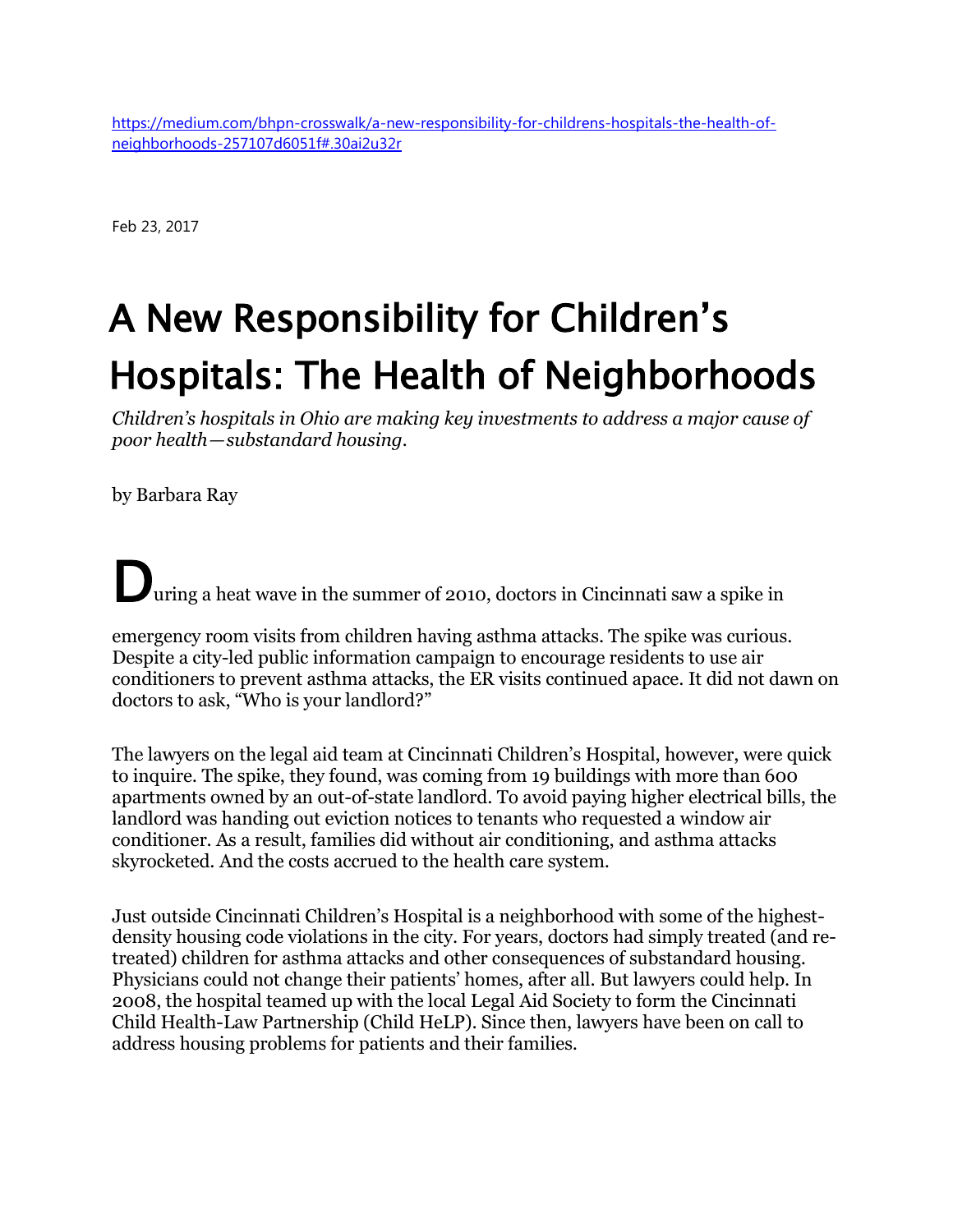

"A legal letter can often get a response where a doctor's or social worker's letter does not," [reported](http://opinionator.blogs.nytimes.com/2014/07/17/when-poverty-makes-you-sick-a-lawyer-can-be-the-cure/?_php=true&_type=blogs&_php=true&_type=blogs&module=Search&mabReward=relbias%3Aw%2C%7B%222%22%3A%22RI%3A14%22%7D&_r=2)  [the New York Times](http://opinionator.blogs.nytimes.com/2014/07/17/when-poverty-makes-you-sick-a-lawyer-can-be-the-cure/?_php=true&_type=blogs&_php=true&_type=blogs&module=Search&mabReward=relbias%3Aw%2C%7B%222%22%3A%22RI%3A14%22%7D&_r=2) in 2014.

Shortly after the heat wave, the same landlord went into foreclosure on several buildings. With support from Child HeLP lawyers, the residents formed a tenants' organization to ensure the housing wasn't lost.

Today, said Virginia Tallent, senior attorney at Legal Aid Society who led the fight, "all of the subsidized units survive [and] are still affordable, and many have been gut rehabbed."

Child HeLP is one of several recent partnerships the hospital has formed to address factors outside the hospital walls that land people

. 1 Rehab underway on this property in Cincinnati's Avondale neighborhood. Photo/ Child HeLP

in the hospital. Often this means looking to the neighborhoods where their highest-need patients live.

## **Hospitals' New Role: Partner**

Cincinnati Children's Hospital sits in the Avondale neighborhood, home to 12,500 residents, 90 percent of whom are African American. It is one of the city's most impoverished neighborhoods. Only about [one-half of children](http://www.cincinnati.com/story/news/2016/08/31/cincinnati-childrens-begins-spending-avondale-groups/89602744/) in Avondale are considered "on track" for kindergarten. Life expectancy in Avondale is up to [20 years](http://www.cincinnati.com/story/news/2016/08/31/cincinnati-childrens-begins-spending-avondale-groups/89602744/)  [shorter](http://www.cincinnati.com/story/news/2016/08/31/cincinnati-childrens-begins-spending-avondale-groups/89602744/) than in mostly white neighborhoods nearby.

The hospital is *investing* \$11 million over five years in community development in Avondale, \$10 million of which is aimed at improving housing conditions and promoting redevelopment. Partners in the development efforts include the [Avondale](http://www.a-cdc.org/)  [Comprehensive Development Corporation](http://www.a-cdc.org/) and the Avondale Community Council, according to the [Cincinnati Business Courier.](http://www.bizjournals.com/cincinnati/news/2016/05/12/children-s-to-invest-millions-in-avondale.html)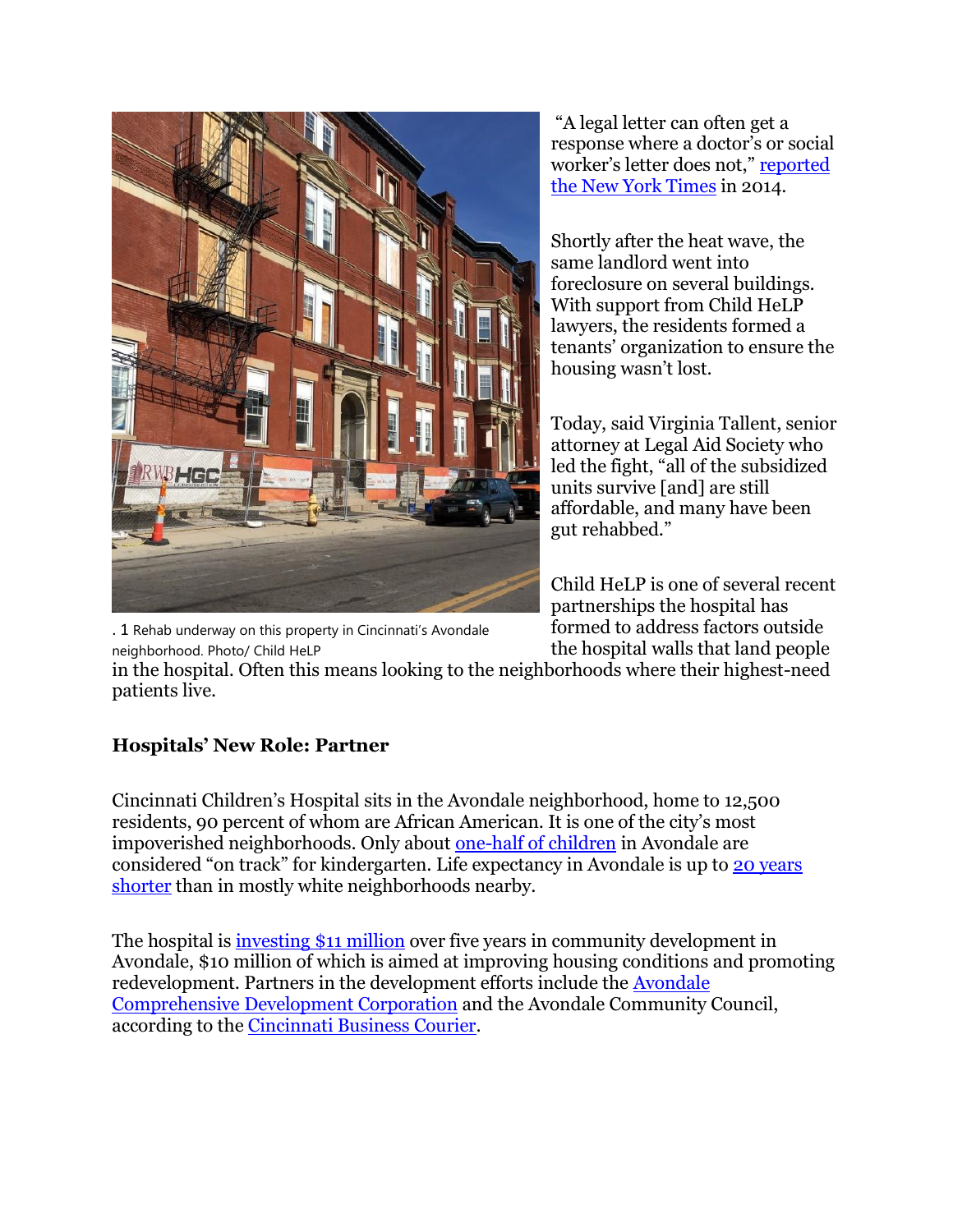## *The hospital is [investing \\$11 million](http://www.bizjournals.com/cincinnati/news/2016/05/12/children-s-to-invest-millions-in-avondale.html) over five years in community development in Avondale, \$10 million of which is aimed at improving housing conditions*

In addition to building homes, the hospital supports housing rehab to prevent further blight and complement the city's economic revitalization plans. The hospital has partnered with Uptown Consortium and the Avondale Comprehensive Development Corporation to give families who live in certain parts of the neighborhood [interest-free,](https://www.cincinnatichildrens.org/about/community/community-benefit/avondale-home-improvement-program)  [forgivable loans for rehab projects.](https://www.cincinnatichildrens.org/about/community/community-benefit/avondale-home-improvement-program) Families apply for up to \$35,000 and make no payments on the loan for five years. If the family lives in the home for that time, the loan is forgiven.

The hospital is also investing \$1.5 million in grants over five years to nonprofits in Avondale to improve child and community health, with a focus on workforce development.

The partnership is not always easy. Hospital leaders and staff often know relatively little about life outside its walls. But with the hospital's clout in the city, it can quickly become a bull in a china shop, imposing its vision on a neighborhood. Hospital representatives are learning to listen more closely to residents and others in the neighborhoods.

"Cincinnati Children's is a jewel for the city," said James Greenberg, a neonatologist at the hospital, "but we sometimes walk in and tell people what we think is best for them." With the housing and community development initiatives, he said, "We've learned to exercise due diligence."

The All Children Thrive learning network is the latest result of their due diligence. Led by Robert Kahn, a pediatrician and associate chair of community health at the hospital, and Kathy Schwab, executive director of [Local Initiatives Support Corporation of Greater](http://programs.lisc.org/greater_cincinnati/)  [Cincinnati & Northern Kentucky](http://programs.lisc.org/greater_cincinnati/), the network meets weekly to improve children's outcomes by focusing on neighborhood. The network includes families, health care providers, educators, community service providers, and others to learn from one another and collaborate on systemic solutions.